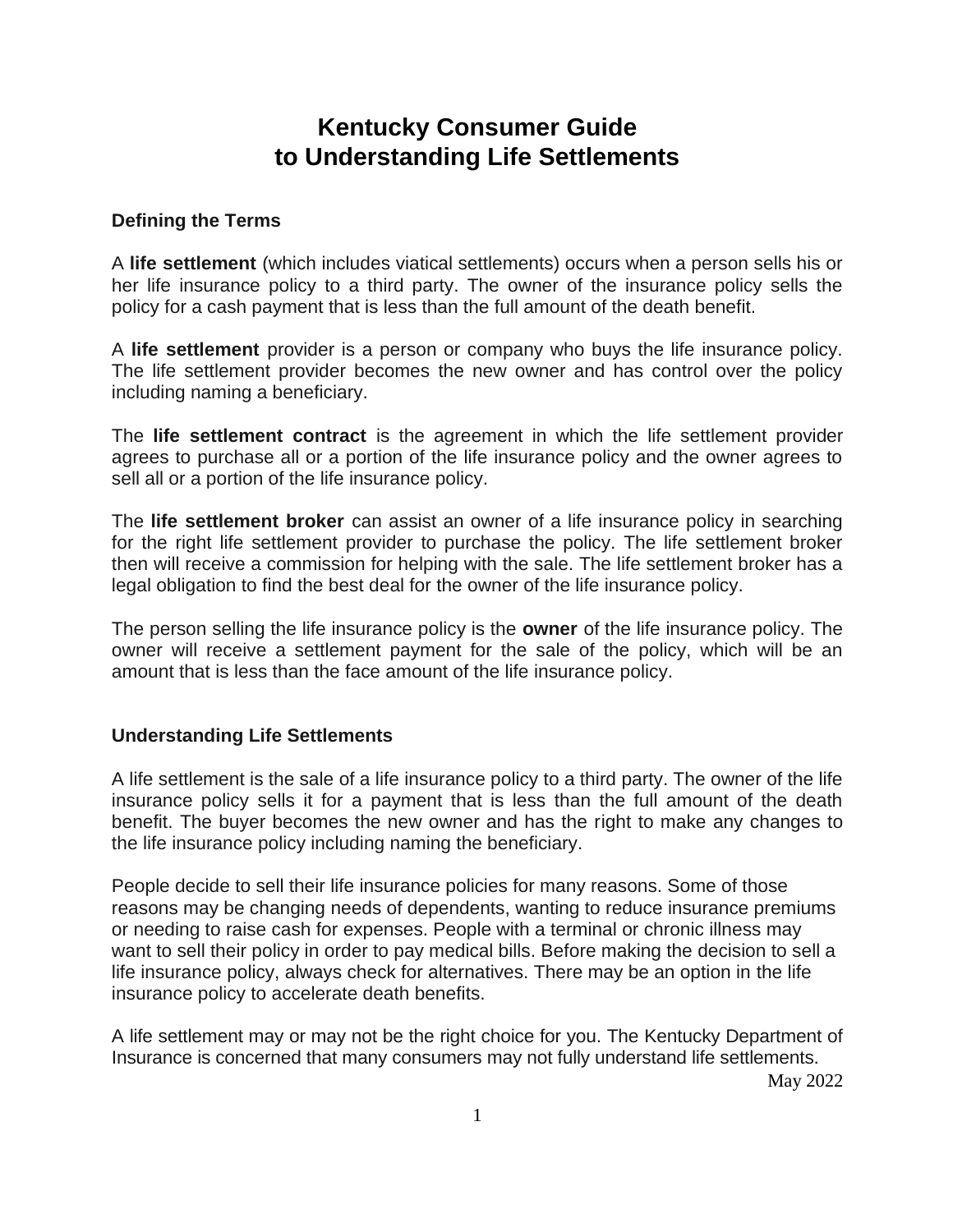In addition, some or all of the proceeds of a life settlement may be taxable, and receipt of life settlement proceeds may affect your eligibility for Medicaid or other government benefits. Please be sure to check with a financial professional before making any decision.

## **Consumer Tips**

- Understand how the process works and read all documents carefully.
- Decide whether to sell your policy directly to a life settlement provider or go through a life settlement broker who will do the comparison shopping for you.
- If you do not use a life settlement broker, comparison shop on your own.
- You do not have to accept any life settlement offer.
- Be sure to read through the life settlement application for accuracy, especially information about your medical history.
- Understand that you have the ability to cancel the contract within the first 30 days after you have signed a contract or 15 days after you have received the settlement money.
- Understand that buyers will have access to your medical information and they have the right to contact you as often as every three months to discuss any changes in your medical information.

# **Additional Questions to Consider**

- Do I still need life insurance protection?
- How does the life settlement provider decide how much cash my policy is worth?
- Do different life settlement providers make different offers?
- What costs including commissions will I have to pay if I sell my policy?
- Are the life settlement provider and/or broker licensed in Kentucky?
- Who will become the legal owner and beneficiary of the policy if I sell it?
- How often will I be contacted to determine my continuing health condition?
- After I sell my policy, can it be resold?
- Will I always know who owns the policy?

### **Steps in the Life Settlement Process**

- 1. A written statement from a licensed attending physician that you are of sound mind to sell your policy.
- 2. Sign a contract in which you:
	- a. consent to the life settlement contract
	- b. verify any catastrophic or life-threatening illness was diagnosed after the policy was issued
	- c. confirm that you fully understand the life settlement contract
	- d. release your medical records